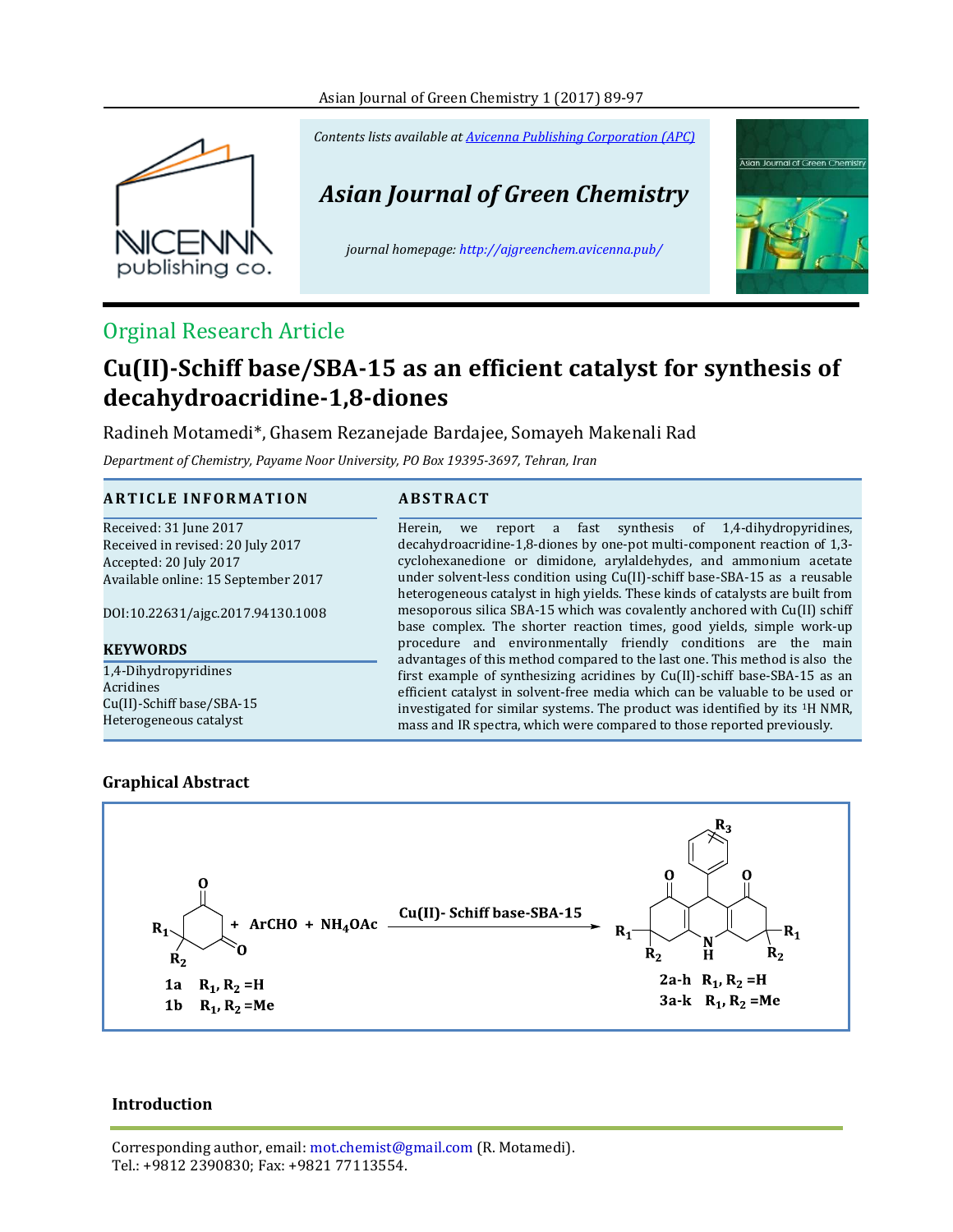4-Aryl-1,4-dihydropyridines (1,4-DHPs) have proved to be valuable as drugs for the treatment of cardiovascular disorders [1], and constitute an important class of calcium channel blockers [2, 3]. With a 1,4-DHP parent nucleus, decahydroacridine-1,8-diones have been shown to have very high lasing efficiencies [4] and used as photoinitiators [5]. Many acridinediones have been synthesized by the reactions of the aldehydes with 2 equivalent of 1,3-cyclohexanedione and appropriate amines in the presence of different catalysts such n-TiO<sub>2</sub> [6], [MIMPS]<sub>3</sub>PW<sub>12</sub>O<sub>40</sub> and [TEAPS]<sub>3</sub>PW<sub>12</sub>O<sub>40</sub> [7], nano ZnO [8], and CAN [9]. Despite the potential utility of these methods published so far, they suffer from different limitations, such as difficulty in catalyst separation, difficulty in handling of catalyst, use of expensive catalysts, organic solvents, and also occurrence of side reactions. Therefore, the discovery of new and inexpensive catalysts for the preparation of 1,4- DHPs is of prime importance. As part of our continuing interest in the development of new synthetic methodologies [10], we report herein an efficient and convenient procedure for the synthesis of 1,4-DHPs in the presence of Cu(II)-schiff base/SBA-15 catalyst.

These kinds of catalysts are built from mesoporous silica SBA-15 which was covalently anchored with Cu(II) schiff base complex (Scheme 1) [11]. There are few literatures about the application of these kinds of catalysts (silica-supported schiff base cobalt (II) (Co/SBA-15) and copper (II) (Cu/SBA-15) complexes) for synthesis of heterocyclic compounds [12] specially for synthesis of acridines and our method is probably the first example of synthesizing acridines supported schiff base metal complexes as an efficient catalyst in solvent-free media which can be valuable to use or investigate for similar systems.

These reported examples have demonstrated that the new procedure by solid-supported catalysts are generally faster, give higher yields, and typically require easier work-up processes and simpler equipment than the extant methods.

**Scheme 1.** Structure of Cu(II)-schiff base/SBA-15



#### **Experimental**

Matreials and methodes

<sup>1</sup>H NMR spectra were taken in CDCl<sub>3</sub> on a Bruker 500 MHz spectrometer (Bruker, Rheinstetten, Germany). The IR spectra were obtained in KBr disks on a Nicollet FT-IR magna 550 instrument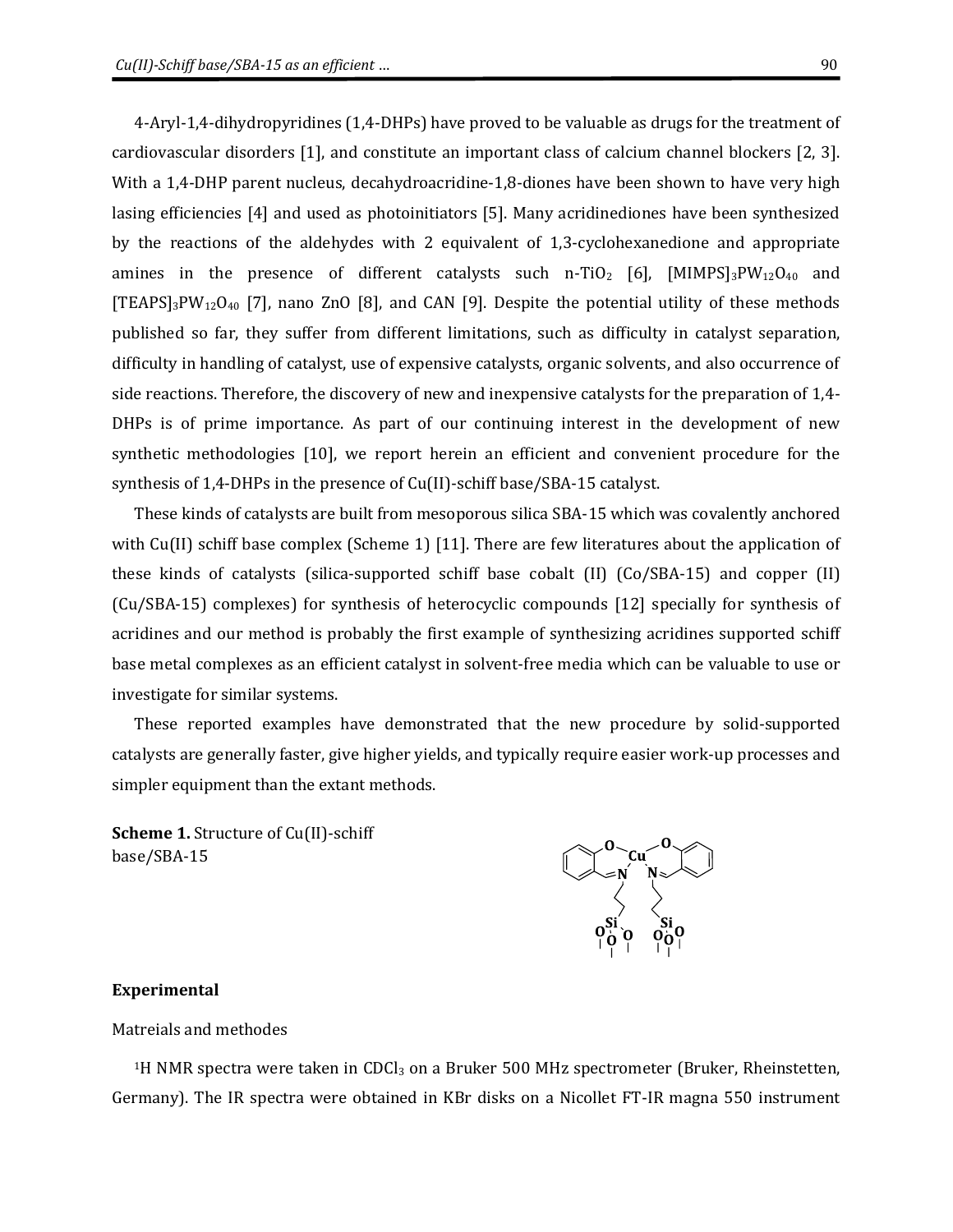(Nicollet, Madison, WI, USA). Electron-impact mass spectra were then resulted using a Finnegan MAT TSQ-70 spectrometer (Finnegan Mat, Bremen, Germany). The purity of compounds was confirmed via thin layer chromatography (TLC) using different mobile phases.

#### Preparation of the catalyst Cu (II)-schiff base/SBA-15

The Cu(II)-schiff base complex was prepared using the pertinent literature procedure [11] with the following modification. Activated silica gel SBA-15 (1.5 g) was suspended in a methanol solution of the schiff base complex, and the mixture was stirred at the room temperature for 24 h. The solvent was then removed using a rotary evaporator, and the resulting green solid was dried at 80 °C overnight. The final product was washed with MeOH and deionized water until the washings were colorless to ensure that the noncovalently grafted complex and physically adsorbed metal species were removed. Further drying was carried out in an oven at 80  $^{\circ}$ C for 8 h. Moreover, in order to measure the amount of copper loaded into SBA-15, the catalyst (0.1 g) was digested with  $HNO<sub>3</sub>$  by stirring at room temperature for a week. Then the mixture was filtered, and the total amount of copper in SBA-15 in the colorless sample was determined as  $0.14 \text{ mmol/g}$  by atomic absorption spectroscopy.

General procedure for the synthesis of 9-aryl-3,4,6,7,9,10-hexahydroacridine-1,8 (2H,5H)-dione (**2a –h**)

A combination of **1a** (2 mmol), ammonium acetate (0.23 g, 3 mmol), aryl aldehyde (1 mmol ) and the catalyst (0.005 g, 0.007 mmol), were thoroughly mixed and placed in the autoclave at 112 °C for a certain time (Table 1). After cooling, the mixture was washed with EtOH (50 mL) and the catalyst was removed by filtration, rinsed twice with MeOH, and then dried at 80 °C for 60 min for subsequent reuse. Analytically, the pure products **2a-h** were obtained by evaporation of the solvent and recrystallization from EtOH. The yields and melting points are shown in Table 2. The products were identified by comparing with the original samples [6, 9].

General procedure for the synthesis of 3,3,6,6-tetramethyl-9-Aryl-3,4,6,7,9,10-hexahydroacridine-1,8 (2H,5H)-dione (**3a-k**)

A combination of **1b** (2 mmol), ammonium acetate (0.23 g, 3 mmol), aryl aldehyde (1 mmol ) and the catalyst (0.005 g, 0.007 mmol), were thoroughly mixed and placed in the autoclave at 150 °C for a certain time (Table 2). After cooling, the mixture was washed with EtOH (50 mL) and the catalyst was removed by filtration, rinsed twice with MeOH, and then dried at 80 °C for 60 min for subsequent reuse. Analytically, the pure products **3a-k** were obtained by evaporation of the solvent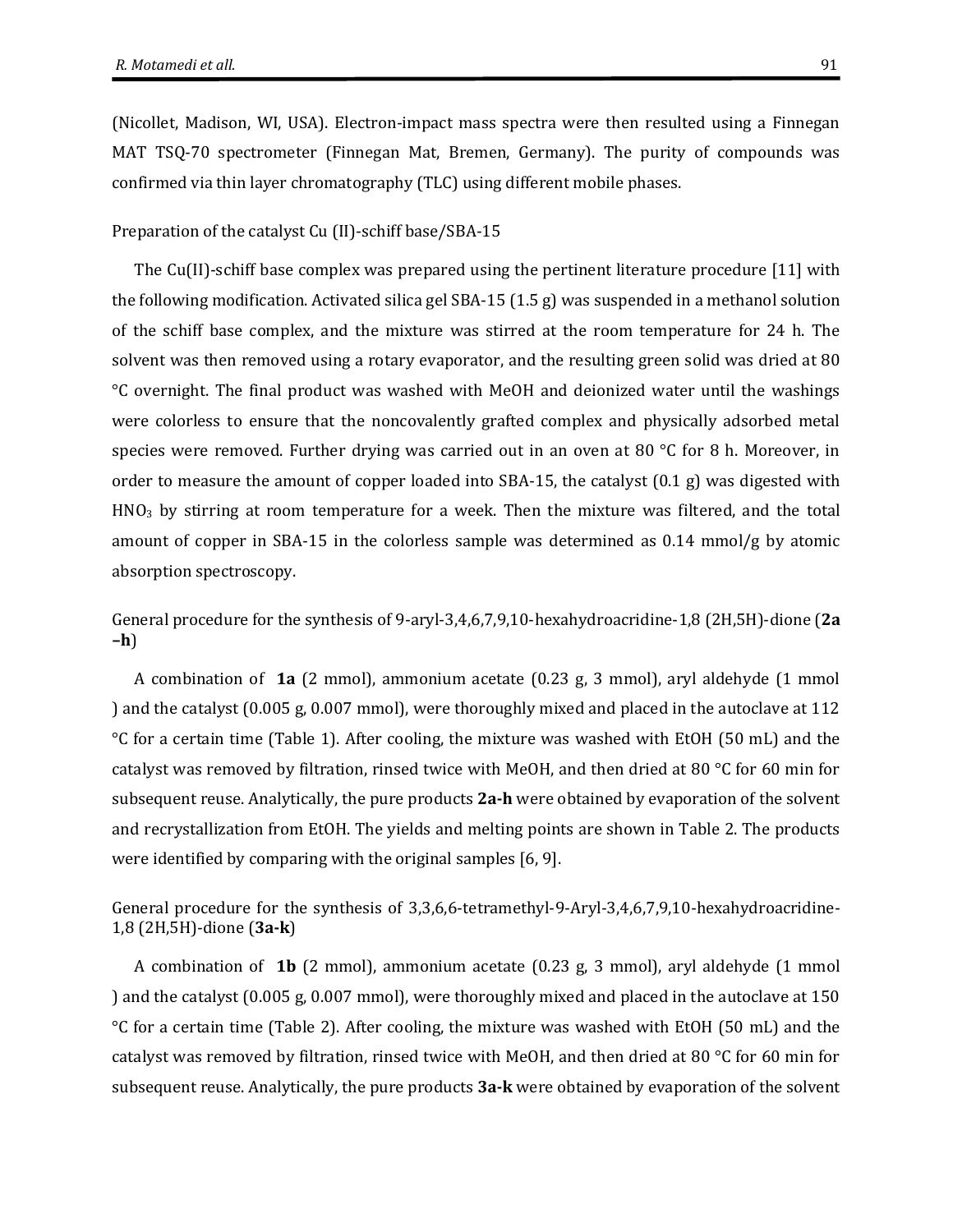and recrystallization from EtOH. The yields and melting points are shown in Table 4. The products were identified by comparison with the original samples [6, 9].

| 0<br>1a        | $ArCHO + NH4OAc$<br>÷<br>Ω | Cu(II)- Schiff base-SBA-15 |            | $\mathbf{n}_3$<br>0<br>O<br>N<br>H<br>$2a-h$ |       |
|----------------|----------------------------|----------------------------|------------|----------------------------------------------|-------|
| Producta       | $R_3$                      | Yield $(\%)$ <sup>b</sup>  | Time (min) | M.P. $({\circ}C)/$ [Ref.]                    |       |
| 2a             | H                          | 98, 97, 96, 96c            | 8          | 278 (278-280)                                | [6]   |
| 2 <sub>b</sub> | $4-Br$                     | 96.6                       | 14         | 311 (310-312)                                | [6]   |
| 2c             | $3 - NO2$                  | 96                         | 10         | 283 (282-284)                                | $[9]$ |
| 2d             | $4-Cl$                     | 95                         | 11         | 258 (258-2590                                | [9]   |
| 2e             | $4-Me$                     | 91.6                       | 11         | 254 (254-256)                                | [6]   |
| 2f             | $2-0Me$                    | 83.3                       | 15         | 301 (301-302)                                | $[9]$ |
| 2g             | 4-OMe                      | 91.6                       | 14         | 303 (302-305)                                | [6]   |
| 2 <sub>h</sub> | $2-OH$                     | 86.6                       | 10         | 304 (302-304)                                | [9]   |

**Table 1.** Synthesis of decahydroacridine-1,8-diones **2a-h** by Cu(II)-schiff base-SBA catalyst

a All the products are known compounds and were characterized from their spectroscopic (1H NMR and MS) properties

<sup>b</sup> Isolated yield

<sup>c</sup>Cu(II)-Schiff base-SBAwas reused for four runs

#### **Results and discussion**

In our continued interest in the development of a highly expedient methodology [10, 13-15] for the synthesis of fine chemicals and heterocyclic compounds of biological importance, we report here the synthesis of decahydroacridine-1,8-diones, in the presence of Cu(II)-schiff base-SBA-15 as a reusable heterogeneous catalyst (Scheme 2).

We first studied a reaction between 1,3-cyclohexanedione and benzaldehyde and ammonium acetate by screening the reaction conditions (Table 3). Inorder to optimize the tempreture, the reaction was carried out in different tempretures (Table 3, entries 1-3) and we found that the best yield and the higest rate was obtained in 112 °C (Entry 3). In the second step, the reaction was carried out with different amount of the catalyst (Table 3, entries 4-7) and the best result was obtained in the presence of Cu(II)(SBA-15) (0.005g, 0.007 mmol) at 112 °C. The less amount of the catalyst gave low yield even after a prolonged reaction time, and the more amounts could not cause obvious increase for the yield of the product and could not shorten the reaction time.

 $\overline{\mathbf{p}}$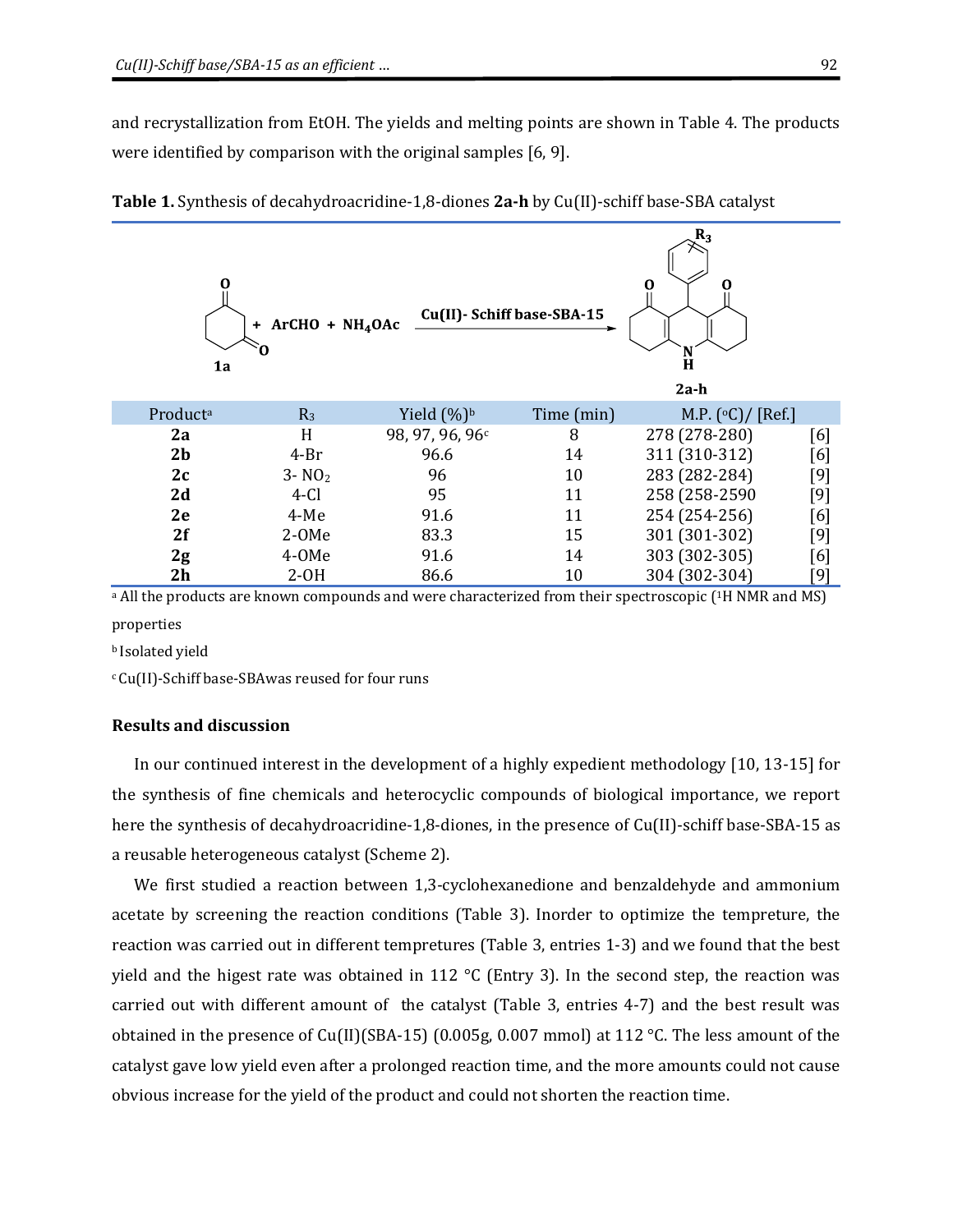Finally, in order to show the role of the catalyst, the similar reactions were also examined in the presence of different catalysts such as Zr(II)(SBA-15), Pd(II)(SBA-15) and Fe(II)(SBA-15)in the same optimized conditions (0.005 g of catalyst in 112 °C) (Table 1, Entries 8-10 compared to entry 3). The best result was obtained with Cu(II)-schiff base-SBA-15 (Table 3, Entry 3).



**Table 2.** Synthesis of decahydroacridine-1, 8-diones **3a-k** by Cu(II)-schiff base-SBA catalyst

<sup>a</sup> All the products are known compounds and were characterized from their spectroscopic (<sup>1</sup>H NMR and MS) properties

<sup>b</sup> Isolated yield

After optimizing the conditions, we next examined the generality of these conditions to other substrates using several aromatic aldehydes (Scheme 2). The results are summarized in Table 1. It could be seen that Cu(II)-schiff base-SBA-15 as reusable heterogeneous catalyst catalyzed the condensation of 1,3-cyclohexanedione and a wide range of aromatic aldehydes at 112 °C. As indicated in Table 1, in all cases the reaction gives the products in good yields and prevents problems which many associate with solvent use such as cost, handling, safety and pollution.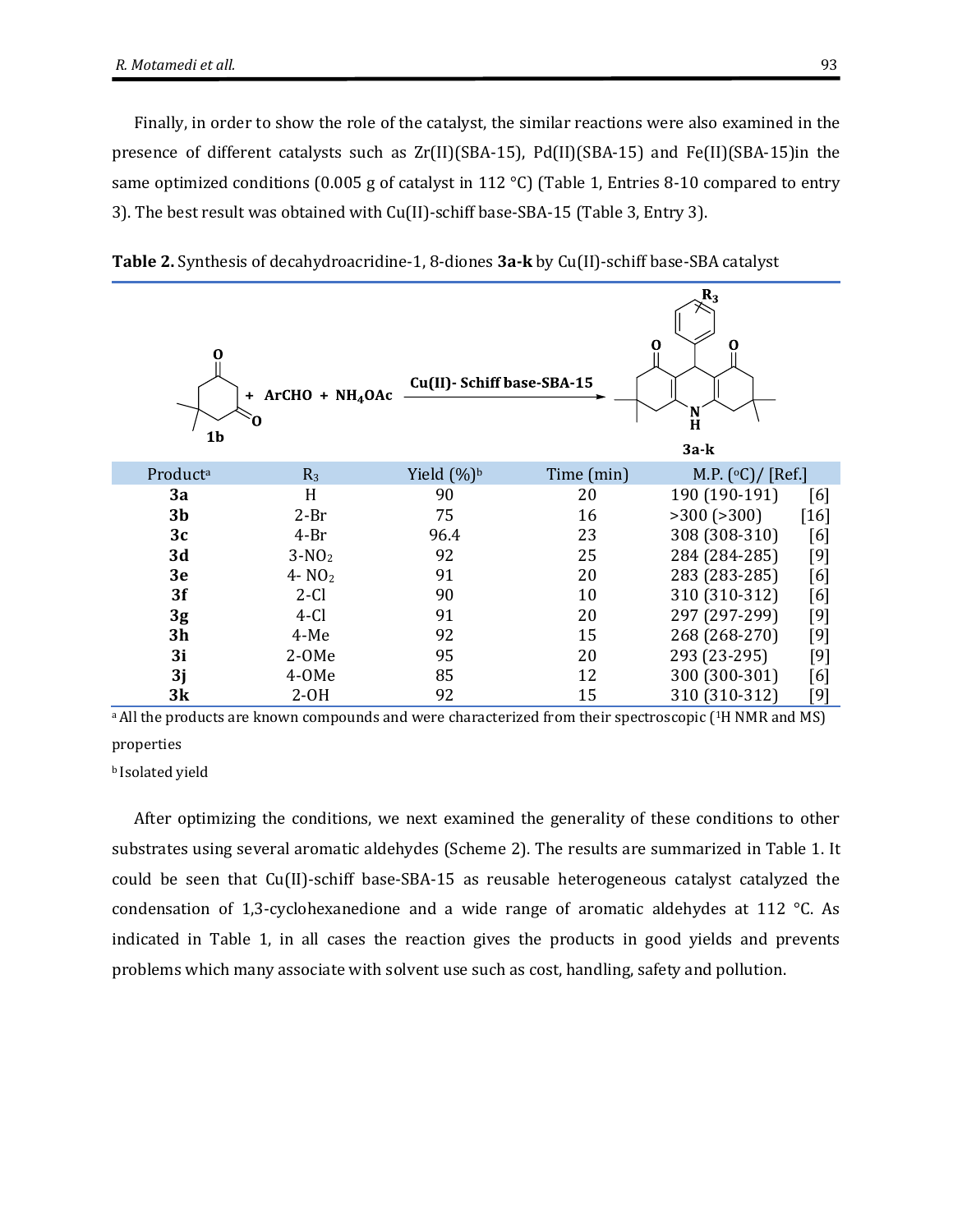

**Scheme 2.** Synthesis of decahydroacridine-1,8-diones

| Entry <sup>a</sup> | $R_1$     | R <sub>2</sub> | $R_3$    | Temperature     | Time  | Yield   | Amount of      | Type of catalyst |
|--------------------|-----------|----------------|----------|-----------------|-------|---------|----------------|------------------|
|                    |           |                |          | $({}^{\circ}C)$ | (min) | $(%)^b$ | Catalyst $(g)$ |                  |
| 1                  | $H_{\rm}$ | H              | H        | 108             | 20    | 74.6    | 0.005          | $Cu(II)(SBA-15)$ |
| $\overline{2}$     | H         | H              | H        | 116             | 8     | 71.5    | 0.005          | $Cu(II)(SBA-15)$ |
| 3                  | H         | H              | H        | 112             | 8     | 98      | 0.005          | $Cu(II)(SBA-15)$ |
| $\overline{4}$     | H         | H              | H        | 112             | 8     | 98      | 0.01           | $Cu(II)(SBA-15)$ |
| 5                  | H         | H              | H        | 112             | 8     | 98      | 0.007          | $Cu(II)(SBA-15)$ |
| 7                  | H         | $H_{\rm}$      | H        | 112             | 35    | 75      | 0.004          | $Cu(II)(SBA-15)$ |
| 8                  | H         | H              | H        | 112             | 41    | 63.3    | 0.005          | $Zr(II)(SBA-15)$ |
| 9                  | H         | H              | H        | 112             | 44    | 59.6    | 0.005          | $Pd(II)(SBA-15)$ |
| 10                 | H         | H              | H        | 112             | 20    | 78.1    | 0.005          | $Fe(II)(SBA-15)$ |
| 11                 | Me        | Me             | 4-Chloro | 115             | 34    | 48      | 0.005          | $Cu(II)(SBA-15)$ |
| 12                 | Me        | Me             | 4-Chloro | 148             | 25    | 60      | 0.005          | $Cu(II)(SBA-15)$ |
| 13                 | Me        | Me             | 4-Chloro | 150             | 20    | 91      | 0.005          | $Cu(II)(SBA-15)$ |
| 14                 | Me        | Me             | 4-Chloro | 150             | 30    | 50      | 0.003          | $Cu(II)(SBA-15)$ |
| 15                 | Me        | Me             | 4-Chloro | 150             | 20    | 91      | 0.005          | $Cu(II)(SBA-15)$ |
| 16                 | Me        | Me             | 4-Chloro | 150             | 20    | 91      | 0.007          | $Cu(II)(SBA-15)$ |

**Table 3.** Optimization of the reaction condition for synthesis of decahydroacridine-1,8-diones

a In all reaction the conditions were optimized for a 100% conversion

<sup>b</sup> Isolated yield

cThe reaction was run under neat condition

To make this method more suitable we examined the reusability of the Cu(II)-schiff base/SBA-15, using 1,3-cyclohexanedione and benzaldehyde, as model substrates. For this aim after completion of the reaction (monitored by TLC), the catalyst was recovered by addition, ethanol and filtration, and dried at 80  $^{\circ}$ C for 60 min. The catalyst could be reused after washing twice with methanol and drying at 80 °C by vacuum evaporation. It could be seen that no considerable change in activity of Cu(II)-schiff base/SBA-15 was observed even after four consecutive runs (Table 1, entry 1).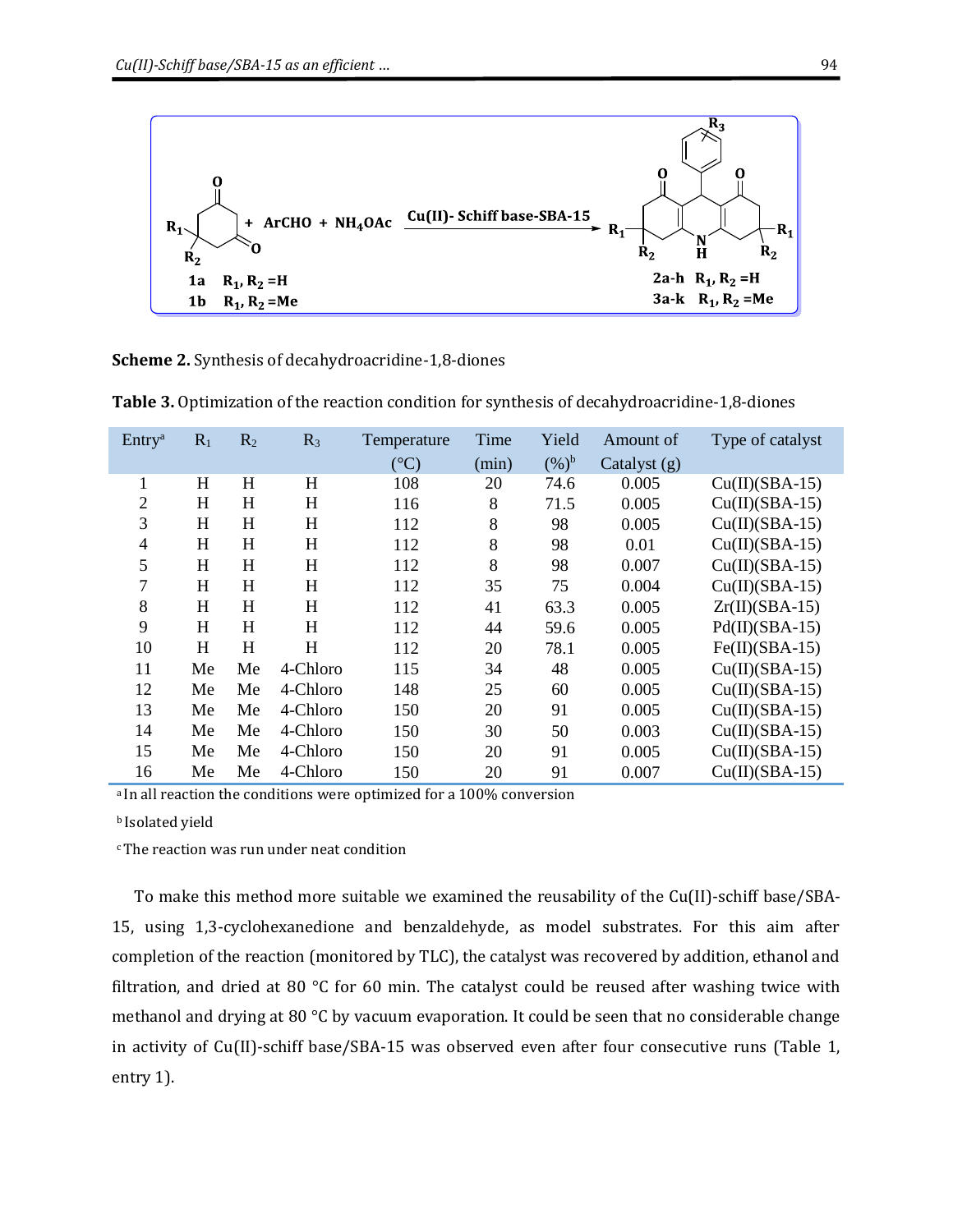In order to show the merit of the present method for the synthesis of decahydroacridine-1,8 diones, we have compared our results obtained using Cu(II)-schiff base/SBA-15 catalyst with some of those reported in the literature for the synthesis of 9-phenyl-3,4,6,7,9,10-hexahydroacridine-1,8(2H, 5H)-diones **2a** (Table 4). These results indicate well the superior activity of Cu(II)-schiff base/SBA-15 catalystthan other catalysts.

Encouraged by these results, we carried out reaction of 5,5-dimethyl-1,3-cyclohexanedione **1b**, aromatic aldehydes, and ammonium acetate. Initially, the reaction of 5,5-dimethyl-1,3 cyclohexanedione **1b** with 4-chlorobenzaldehyde and ammonium acetate was selected as a model reaction in the presence of Cu(II)-schiff base-SBA-15 catalyst, in solvent-less condition. A series of experiments were performed to optimize catalyst loading and temperature (Table 3, entries 11-16). It could be seen that the best result was obtained with 0.005 g of Cu(II)-schiff base-SBA-15 at 150 °C (Table 3, entry 15).

With optimized reaction conditions in hand, 1,8-dioxo-decahydroacridine derivatives **3a-k** were synthesized in excellent yields within a short period of time in the optimized condition (Scheme 2, Table 2). Here also the aromatic aldehydes containing both electron-donating and electronwithdrawing groups afforded the products with high yields. The work-up procedure was so simple and including addition of ethanol at the end of the reaction, filtration, and finally recrystallizing the products from ethanol.

A plausible mechanism for the synthesis of decahydroacridine-1,8-diones **2a-h** and **3a-k** in the presence of the catalyst is shown in Scheme 3. Coordination of the carbonyl and nitrile groups in 1,3-cyclohexadione and the intermediate **A** by the Cu2+ cation of the catalyst may increase electrophilicity of the carbonyl and nitrile groups in both condensation steps.

| Entry | Catalyst                                              | Solvent             | Time (min) | Yield $(\% )$ | Ref. |
|-------|-------------------------------------------------------|---------------------|------------|---------------|------|
|       | Cu(II)-Schiff base-SBA-15                             | -                   |            | 98            | ۰    |
| ົ     | $n-TiO2$                                              | EtOH                | 90         | 86            |      |
| 2     | [MIMPS] <sub>3</sub> PW <sub>12</sub> O <sub>40</sub> | H <sub>2</sub> O    | 36         | 91            | ⇁    |
|       | $[TEAPS]_3PW_{12}O_{40}$                              | H <sub>2</sub> O    | 57         | 96            | −    |
|       | CAN                                                   | polyethylene glycol | 15         | 98            |      |

**Table 4.** Synthesis of 9-phenyl-3,4,6,7,9,10-hexahydroacridine-1,8(2H,5H)-diones**2a** using different catalysts

a Isolated yield

#### **Conclusion**

we have developed a novel and efficient method for the synthesis of 1,8-dioxodecahydroacridines in high yields employing Cu(II)-Schiff base/SBA-15, as reusable heterogeneous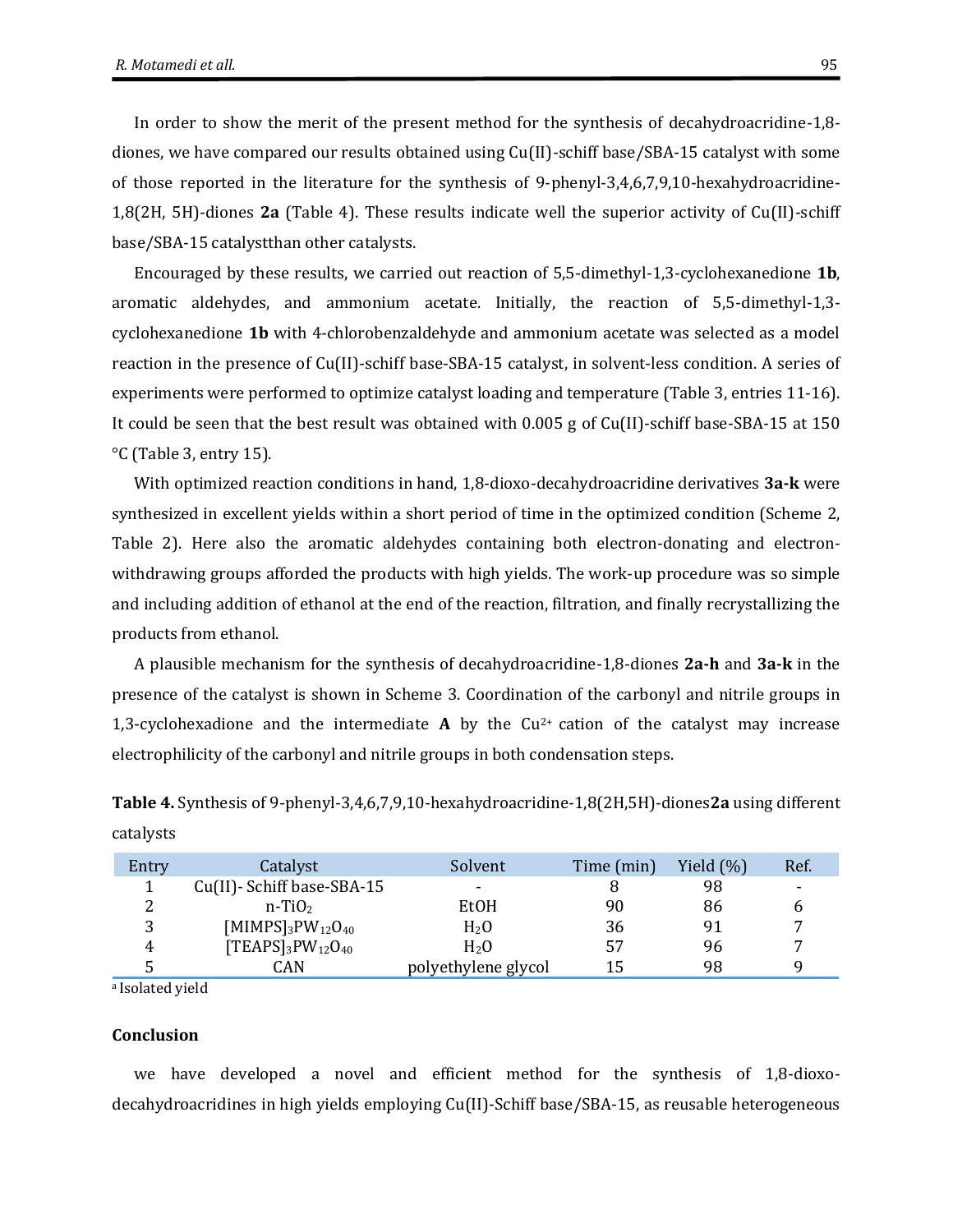catalyst. The application of an inexpensive, easily available and reusable catalyst makes this method simple, clean, practical and economically viable. The method is an easy access to functionalized acridines.



**Scheme 3**. Plausible mechanism of the reaction

# **Acknowledgments**

We would like to appreciate wholeheartedly the Payame Noor University for its support of the present research study.

# **References**

[1]. Bossert F., Meyer H., Wehinger E. *Angew. Chem., Int. Ed. Engl*., 1981, **20**:762

- [2]. Stout D.M., Meyers A.I. *Chem. Rev*.,1982, **82**:223
- [3]. Janis R.A., Triggle D.J. *J. Med. Chem*.,1983, **26**:775

[4]. Shanmugasundaram P., Murugan P., Ramakrishnan V.T., Srividya N., Ramamurthy P. *Heteroat. Chem*., 1996, **7**:17

- [5]. Tu S., Miao C., Gao Y., Fang F., Zhuang Q., Feng Y., Shi D. *Synlett*, 2004, **2**:255
- [6]. Rahmani S., Amoozadeh A.J. *Nanostruc*. 2014, **4**:91